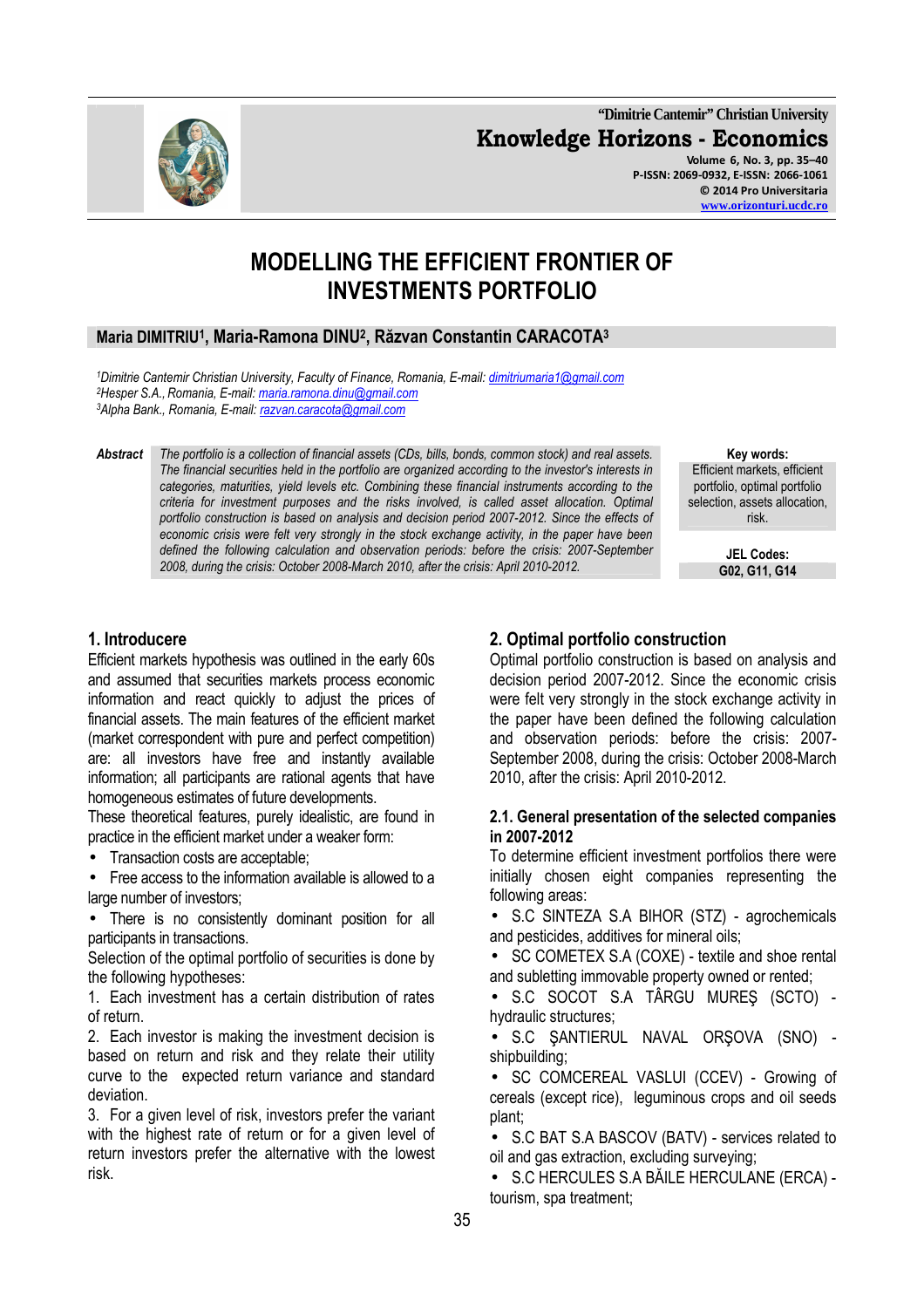• BANCA TRANSILVANIA (TLV) - monetary intermediation.

Expanding efficient portfolios obtained in the initial phase was achieved by considering new companies as follows:

• S.C BEGA UTILAJE CONSTRUCTII (UTBT) renting of construction or demolition equipment with related service personnel;

• S.C BEGA MINERALE (BMIA) - quartz sand extraction;

• S.C ZENTIVA (SCD) - manufacture of pharmaceutical preparations;

• S.C ANTIBIOTICE IASI (ATB) - manufacture of basic pharmaceutical products;

• S.C ECOPACK GHIMBAV (AMCP) - manufacture of corrugated paper and paperboard and of containers of paper and paperboard;

• SC TURBOMECANICA (TBM) - manufacture of aircraft and spacecraft.

#### **2.2. Determining the risk and return of securities**

In order to determine the risk and return, were monitored the daily prices of each stock traded on BSE and dividends issued by companies. As noted above, the calculations were performed in the first phase, between 2007 and March 2010. The following values were obtained (Table 1):

| Company    | <b>Before crisis</b><br>2007-09.2008 |        | During the crisis<br>10.2008-03.2010 |       | All period<br>2007-03.2010 |        | After crisis:<br>04.2010-2012 |        |
|------------|--------------------------------------|--------|--------------------------------------|-------|----------------------------|--------|-------------------------------|--------|
|            | <b>ER[%]</b>                         | σ[%]   | <b>ER[%]</b>                         | σ[%]  | <b>ER[%]</b>               | σ[%]   | <b>ER[%]</b>                  | σ[%]   |
| $1 - STZ$  | $-0,323$                             | 14,22  | $-0,102$                             | 18,96 | $-0.215$                   | 16,69  | 0.350                         | 8,365  |
| $2 - COXE$ | 30,356                               | 82,28  | 3,369                                | 21,12 | 17,215                     | 62,25  | Not traded since 2010         |        |
| $3 - SCTO$ | 2,344                                | 38,79  | 10,070                               | 39,71 | 6,427                      | 39,34  | 0.191                         | 10,921 |
| $4 - SNO$  | 2,166                                | 17,03  | 0,462                                | 13,83 | 1,391                      | 15,95  | $-0,236$                      | 4,039  |
| $5 - CCEV$ | $-0.450$                             | 11,77  | 4,684                                | 18,36 | 2,047                      | 15,55  | 0,734                         | 9,486  |
| $6 - BATV$ | 42,909                               | 140,73 | 6,825                                | 14,34 | 25,339                     | 102,89 | 0,395                         | 13,149 |
| $7 - ERCA$ | 7,917                                | 42,59  | 3,694                                | 15,35 | 5,862                      | 32,41  | ,630                          | 32,746 |
| $8 - TLV$  | $-5,445$                             | 12,97  | 17,901                               | 46,46 | 5,626                      | 35,69  | $-0,0593$                     | 3,477  |

*Table 1.* Return and risk 2007- 2012

When analyzing the effects of the crisis on individual asset returns the conclusions are:

- The following companies have developed better in terms of returns: SCTO had an increase of 7,726% ; CCEV had an increase of 5,134%; TLV had an increase of 23,346% ; STZ had an increase of 0,221%.

- Between April 2010 and 2012 the company Cometex was suspended and the return of the other titles have decreased greatly, except the company Sinteza that appreciated by 162,79% and the related risk decreased by 50,12%.

#### **2.3. Determining variants of efficient portfolios**

This phase is characterised by determining efficient portfolios, the efficient frontier and the portfolio with minimum risk.

The structure of efficient portfolios is as follows: All period: 2007-03.2012

| Variants of efficient | <b>Efficient frontier</b><br>Portfolio with minimum risk |              |        | Weights                                    |
|-----------------------|----------------------------------------------------------|--------------|--------|--------------------------------------------|
| portfolios            | <b>ER[%]</b>                                             | <b>ER[%]</b> | σ[%]   | [%]                                        |
| 7 stocks              |                                                          |              |        |                                            |
| 1234678               | $2,4 - 7,8$                                              | 2,4839       | 14,745 | 31,86/1,753/9,245/38,817/0,35/7,266/10,709 |
| 5 stocks              |                                                          |              |        |                                            |
| 12468                 | $1,5 - 7,6$                                              | 2,0645       | 15,888 | 36,524/2,55/48,196/1,61/11,12              |
| 25678                 | $3,6 - 14,4$                                             | 4.4785       | 16,106 | 33,52/63,639/3,66/7,157/22,191             |
| 4 stocks              |                                                          |              |        |                                            |
| 2567                  | $3,0-16,3$                                               | 4,4052       | 18,869 | 5,849/75,374/3,87/14,906                   |
| 2678                  | 5,9-18,5                                                 | 8,6290       | 30,903 | 11,823/7,77/42,12/38,286                   |
| 2368                  | $7,3-15,2$                                               | 8,4597       | 33,512 | 14,838/33,692/4,273/47,197                 |
| 2367                  | 7,5-14,9                                                 | 8,4610       | 33,637 | 15,068/29,86/3,678/51,395                  |
| 3678                  | $6,0-11,1$                                               | 6,6089       | 28,444 | 23,828/3,578/36,66/35,934                  |
| 2578                  | $5,7-10,7$                                               | 5,7000       | 21,805 | 19,112/60,455/0,12/20,312                  |
| 5678                  | $3,0-11,6$                                               | 3,9714       | 16,426 | 65,747/3,448/7,868/22,937                  |

*Table 2.* Efficient Portfolios -1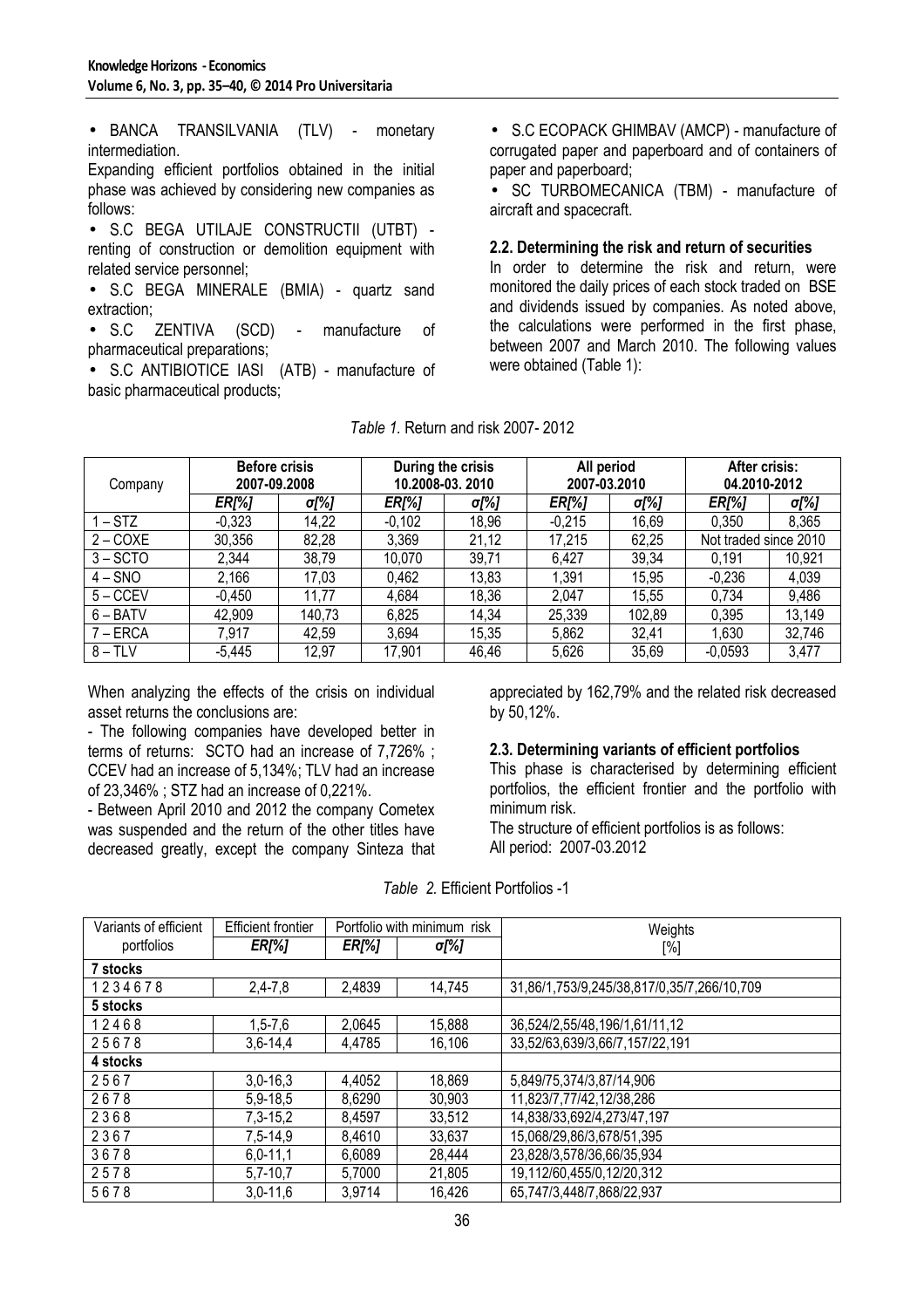| 3 stocks |                |        |        |                        |
|----------|----------------|--------|--------|------------------------|
| 267      | 7.0-20.3       | 9.7177 | 39.583 | 16,506/7,387/76,107    |
| 236      | $9,3 - 20,1$   | 10,722 | 47,226 | 31,269/63,878/4,853    |
| 268      | $6, 5 - 20, 3$ | 10,387 | 41.271 | 21,314/11,603/67,084   |
| 678      | $5.9 - 21.6$   | 7.3266 | 32,603 | 8,039/48,939/43,022    |
| 367      | $6, 1 - 13, 6$ | 7.1411 | 35,822 | 34, 164/5, 575/60, 261 |
| 567      | $2,6-13,7$     | 3,4915 | 19.406 | 79,905/3,479/16,615    |

#### **Interpretations:**

The highest returns have been obtained for the variant with 3 stocks: **236** (COXE, SCTO, BATV): 10,72% with an associated risk of 47,226%, **268** (COXE, BATV, TLV): 10,387% and the risk, 41,271%. One can notice that for an increase of 0,333% in return there is an increase of 5,955% in risk.

For a variant with less risk there is a way of investing in a portfolio of four stocks.

It can be seen that the largest returns corresponds to the lowest risk and the lowest profitability, the highest risk. Thus, one can choose the investment variant 2678 (COXE, BATV, ERCA, TLV).

If we analyze variants of maximum returns, of three and four stocks, it appears that the spread between the

returns is 2,206%, while the risk spread is 16,323%, which results in a choice of four stocks variant.

The latter contains two other assets 2 (COXE) and 6 (BATV).

From the results shown in the table above we may conclude the following:

- all considered efficient portfolios include the company Bat Bascov S.A. operating in the oil, as it had a return of 25,339% throughout the period under review;

- as the number of assets in the portfolio increases, the risk decreases;

- there is no efficient portfolio containing all companies analyzed in this first phase.

Crisis period: 10.2008-03.2010

| Variants of | <b>Efficient frontier</b>                            |        | Portfolio with minimum risk | Weights                          |
|-------------|------------------------------------------------------|--------|-----------------------------|----------------------------------|
|             | efficient portfolios<br><b>ER[%]</b><br><b>ER[%]</b> |        | σ[%]                        | $[\%]$                           |
| 5 stocks    |                                                      |        |                             |                                  |
| 12468       | $1,0 - 7,0$                                          | 3,1935 | 12,897                      | 25,054/8,675/42,274/20,382/3,615 |
| 25678       | $4,0 - 7,3$                                          | 5,2258 | 11,800                      | 14,972/38,833/2,4/35,904/7,891   |
| 4 stocks    |                                                      |        |                             |                                  |
| 2567        | $4,0 - 6,0$                                          | 4,8629 | 11,391                      | 1,632/25,748/65,677/6,943        |
| 2678        | $5,0-8,8$                                            | 5,0000 | 13,713                      | 0,7314/66,789/11,243/21,236      |
| 2368        | $5,9-9,2$                                            | 6,2097 | 16,904                      | 26,601/2,339/69,001/2,059        |
| 5678        | $5,0-9,2$                                            | 5,8000 | 12,873                      | 41,606/6,079/47,36/4,955         |
| 3478        | $2,0-10,0$                                           | 3,3468 | 13,551                      | 0,62/57,293/41,254/0,834         |
| 1468        | $1,0 - 7,8$                                          | 3,1937 | 13,437                      | 5,436/1,386/80,182/12,997        |
| 3 stocks    |                                                      |        |                             |                                  |
| 267         | $3,7-6,0$                                            | 4,9355 | 13,808                      | 29,233/22,393/48,374             |
| 236         | $6,0 - 7,2$                                          | 6,0000 | 16,977                      | 22,632/4,84/72,528               |
| 268         | $6,0-9,2$                                            | 6,3306 | 17,138                      | 21,543/71,962/6,495              |
| 678         | $5,4-9,8$                                            | 5,8669 | 15,423                      | 51,258/48,03/0,7112              |
| 356         | $6,0 - 7,7$                                          | 6,2258 | 15,144                      | 5,774/36,739/57,488              |
| 126         | $0,8-6,1$                                            | 4,3871 | 15,156                      | 26,01/20,93/53,06                |
| 234         | $0,9 - 6,4$                                          | 2,2258 | 16,509                      | 14,219/0,2608/85,52              |
| 378         | $4,0-15,5$                                           | 5,5645 | 20,132                      | 23,769/3,8/72,431                |

#### *Table 3.* Efficient Portfolios -2

#### **Interpretations:**

There is a uniformity of characteristics of portfolios evaluated. Regardless of the number of shares included, values fall on average between 3-6% for return and 12-16% for risk.

From the results shown in the table above it results the following:

- As the number of assets in the portfolio increases, the risk decreases slightly;

- Companies with the highest frequency of occurrence are 2 – Cometex, 6 - Bat Bascov;

- There is a wide range of investment opportunities.

Before crisis: 2007-09.2008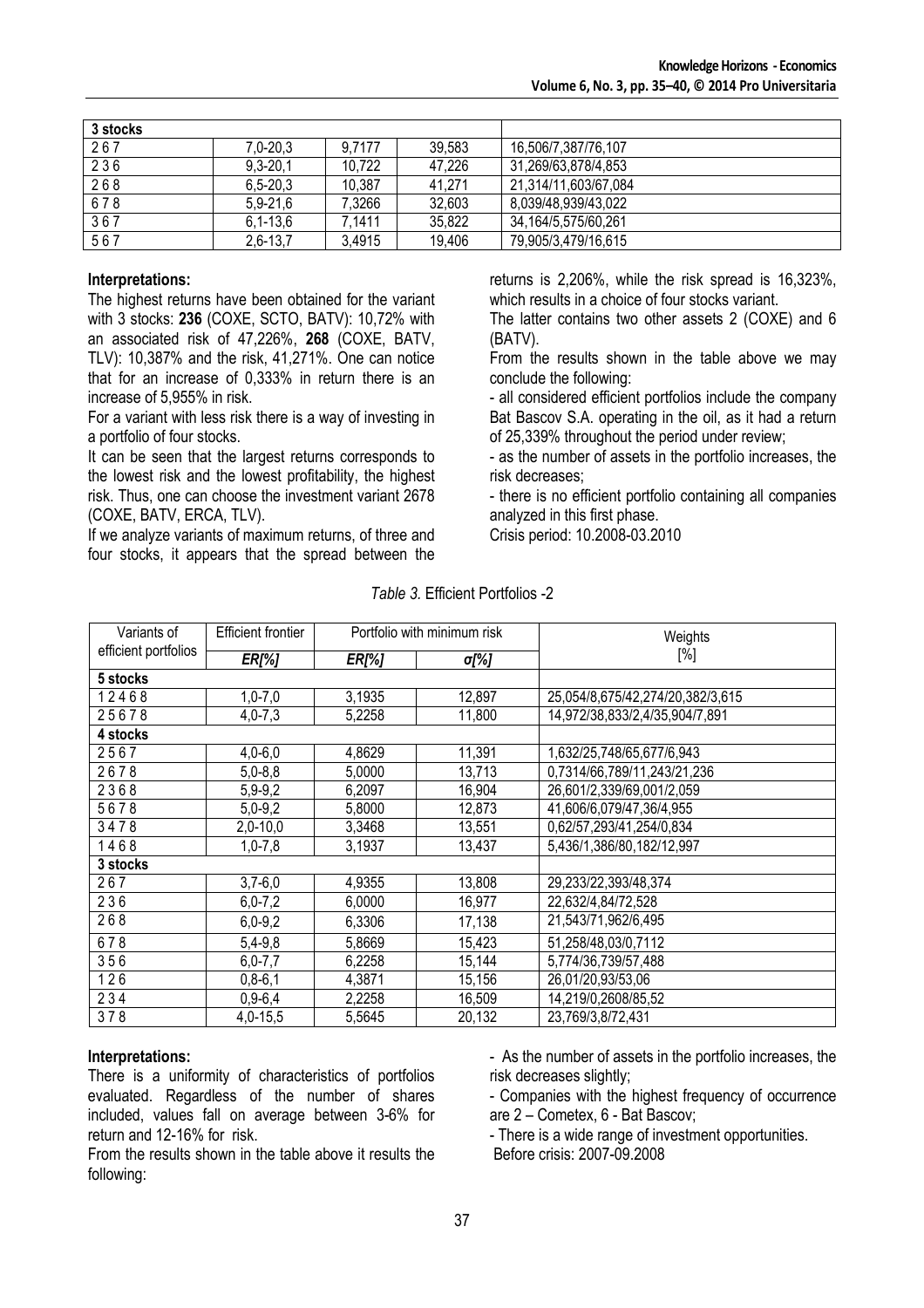| Variants of             | Efficient frontier | Portfolio with minimum risk |        | Weights                         |
|-------------------------|--------------------|-----------------------------|--------|---------------------------------|
| efficient<br>portfolios | <b>ER[%]</b>       | <b>ER[%]</b>                | σ[%]   | [%]                             |
| 6 stocks                |                    |                             |        |                                 |
| 125678                  | $3,0 - 7,1$        | 2,6000                      | 15,608 | 1,635/12,022/70,566/7,264/8,348 |
| 5 actiuni               |                    |                             |        |                                 |
| 25678                   | $0, 0 - 7, 2$      | 0,0000                      | 12,197 | 12,257/71,715/7,355/8,37/0,3028 |
| 24567                   | $3,0-18,6$         | 3,2000                      | 15,849 | 5,628/13,297/76,819/3,466/0,79  |
| 4 stocks                |                    |                             |        |                                 |
| 2567                    | $1,2 - 25,6$       | 2,0565                      | 16,099 | 3,594/92,198/2,993/1,215        |
| 2678                    | $0,0-22,8$         | 0,0000                      | 18,222 | 23,705/13,932/31,596/30,767     |
| 2467                    | $6,7-26,0$         | 6,7000                      | 23,313 | 44,338/1,48/23,489/30,693       |
| 4567                    | $2,0-17,3$         | 2,0000                      | 16,294 | 11,378/0,371/28,774/595         |
| 3 stocks                |                    |                             |        |                                 |
| 267                     | 8,5-34,7           | 15,645                      | 51,629 | 64,842/34,96/0,19792            |
| 236                     | 9,0-34,35          | 9,3548                      | 52,196 | 24,084/75,265/0,6511            |
| 126                     | 1,0-34,3           | 3,2258                      | 21,648 | 90,402/4,787/4,811              |
| 367                     | $6,0-15,6$         | 6,0000                      | 41,945 | 0,736/22,074/77,19              |
| 467                     | $3,0-19,2$         | 3,5484                      | 23,925 | 96, 35/1, 784/1, 866            |
| 567                     | 1,0-19,0           | 1,0000                      | 16,285 | 0.90/31.888/0.67214             |

#### Table 4. Efficient portfolios

#### Interpretations:

From table 4 it can be seen that the highest return was obtained for three stocks variant 267 (COXE, BATV, ERCA):15,645% and 51,629% risk. A good position has 236 (COXE, SCTO, BATV), with a return of 9,3548% and an associated risk of 52,196%; it is riskier than the first with 0.567% and less effective with 6.2902%, which does not make it attractive to an investor.

If we analyze variants we can see that the spread between the returns is 0.7000 %, while the risk spread is 18,632 %, which results in a choice of four stocks variant. The above period assessed does not provide many investment opportunities.

From the calculations it is observed that the problems arising from the economic crisis affected all analyzed companies, two of them coming out of the market after the suspension. The first is Cometex, and the second, SOCOT Tarqu Mures was suspended in June 2012 on the grounds of clarification of the division of society.

By plotting the efficient frontier accurately determine the minimum and maximum variation of the pair (return, risk), the point of minimum risk and position to the market.

Portfolio's characteristics are:

$$
ER_{min} = 0.097177
$$
  
\n $\sigma_{min} = 0.39583.$ 

## 3. Determination of efficient financial investment portfolios based on Sharpe's method

We determine the coefficient values using the BET index (indicator defining market trends) in the period 2007-March 2010.

The results are summarized in Table 5.

|  |  | Table 5. Beta coefficient |
|--|--|---------------------------|
|--|--|---------------------------|

| Company     | $\sim$ $\sim$ $\sim$<br>14<br>້    | COXE | 20 I U    | <b>SNC</b> | $\sim$<br>►<br>◡◡⊏ | <b>BAT\</b> | rne i<br>ERUA | <b>TI</b> |
|-------------|------------------------------------|------|-----------|------------|--------------------|-------------|---------------|-----------|
| <b>Beta</b> | $\overline{\phantom{a}}$<br>v. 1 J | 0,87 | --<br>ს.ს | 0,60       | 0.45               | 0,70        | 0,62          | .43       |

It can be seen that two of the companies analyzed appeared to be more risky than the market (B  $(1)$ . SCTO operating in hydraulic structures and TLV in banking field.

The least risky asset relative to the market is Comcereal Vaslui with a coefficient of 0.45.

Market risk-free rate (RFR) was calculated according to the rates of government bonds and have the following values:

 $RFR_{2007}$  = 7,277 %;  $RFR_{2008}$  = 7,294 %;  $RFR_{2009}$  = 7.459 %; RFR<sub>2010</sub> = 7,5908 %;  $RFR<sub>2011</sub> = 7.759$  %;  $RFR<sub>2012</sub> = 7.743$  %.

To establish Security Market Line was considered the market risk free rate as the arithmetic mean of the interval 2007-2010, 7,4052%.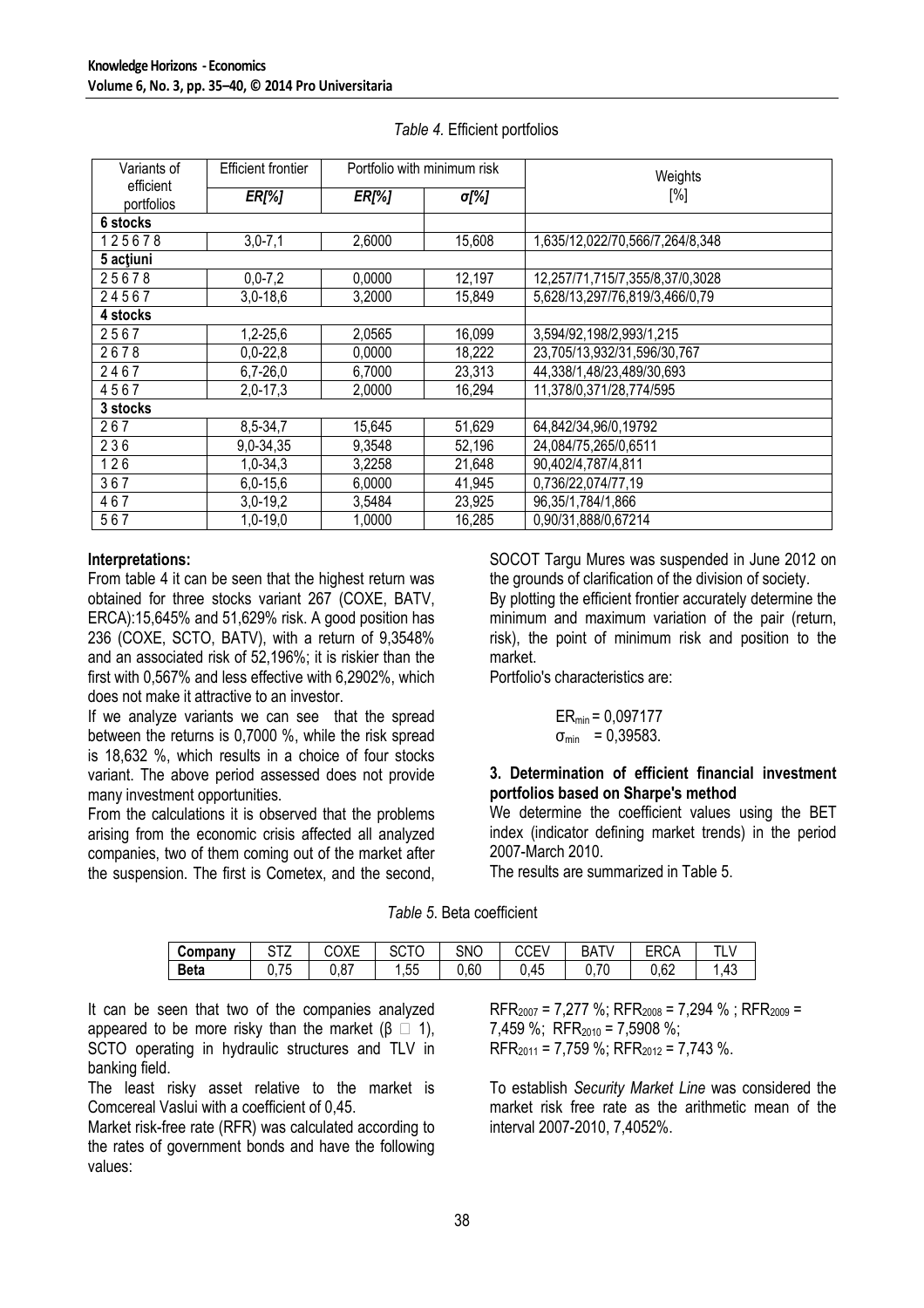Market average rate of return was calculated from the average annual return on BET during periods 2007- 2010, resulting the following value:

$$
Rm = 10,8775\%.
$$

Numerical simulation on SML Holding period yield: HPY

Suppose that prices will have an ascendent trend:

$$
HPY_{_o} = \frac{E_{\text{price}_o} - C_{\text{price}} + CF}{C_{\text{price}}}
$$

where  $E_{\text{price}}$ represents the expected price in optimistic scenario;  $C_{\text{price}}$  is the price at the end of March, considered current price; CF are dividends. Suppose that prices will have a descendent trend:

$$
HPY_p = \frac{E_{\text{price}_p} - C_{\text{price}} + CF}{C_{\text{price}}}
$$

where  $\mathrm{E_{prec_{o}}}$  represents the expected price in pessimistic.

| Company     | Current<br>price,<br>March<br>2010 | Expected<br>price<br>(moderate<br>optimistic) | Expected price<br>(very<br>pessimistic) | Dividend | Yield<br>(moderate optimistic)<br>$HPY_{o}[\%]$ | Yield<br>(very pessimistic)<br>$HPY_{n}[\%]$ |
|-------------|------------------------------------|-----------------------------------------------|-----------------------------------------|----------|-------------------------------------------------|----------------------------------------------|
| <b>STZ</b>  | 0,3                                | 0.34                                          | 0,267                                   | 0        | 13,333                                          | $-8,0$                                       |
| COXE        | 99,9                               | 106,0                                         | 96,0                                    | 0        | 6,106                                           | $-3,904$                                     |
| <b>SCTO</b> | 55,0                               | 67,3                                          | 52,3                                    | 0        | 22,364                                          | $-4,909$                                     |
| <b>SNO</b>  | 6,050                              | 6,5                                           | 5,65                                    | 0,15     | 9,917                                           | $-4,132$                                     |
| <b>CCEV</b> | 0,125                              | 0,138                                         | 0,11                                    | 0        | 10,400                                          | -12                                          |
| <b>BATV</b> | 49,6                               | 60,0                                          | 44,8                                    | 3,75     | 28,528                                          | $-2,117$                                     |
| <b>ERCA</b> | 0,55                               | 0,585                                         | 0,52                                    | 0        | 6,364                                           | $-5,455$                                     |
| TLV         | 1,97                               | 2,35                                          | 1,850                                   | 0,0167   | 20,137                                          | $-5,244$                                     |

*Table 6*. Stocks yields

In Figure 1 can view the position of the companies in relation to the SML, based on the above assumptions required.

You can observe that the returns higher than market are found at companies SCTO and LV, and also at the BATV which has the highest return, 28,5%.

In the pessimistic scenario, all companies have much lower returns than those on the SML. Based on observations of prices quotations, on a range outside of the analysis, it can be said that such a negative trend has been reached.



### Figura 1. **Companies on up trend**